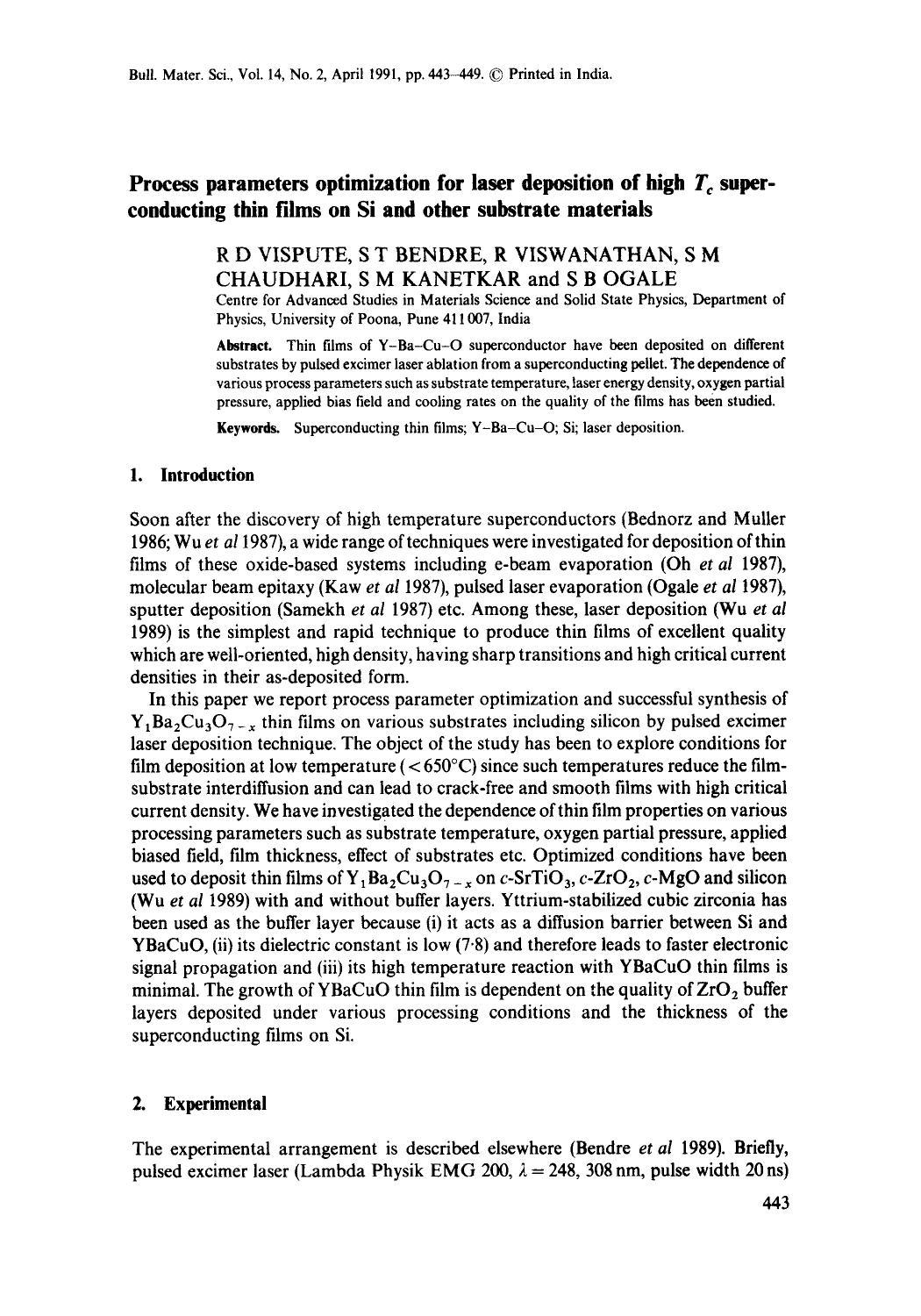was used to irradiate a bulk superconducting pellet with a nominal composition of  $Y_1Ba_2Cu_3O_{7-x}$  and a transition temperature of 93 K. A stainless steel chamber supported with a Varian diffstack system was used for deposition. The laser energy density at the target was kept fixed at  $2-2.5$  J/cm<sup>2</sup>. During deposition the target was rotated at 10 rpm to avoid texturing of the pellet surface. The substrates were mounted 2"5-3 cm away from the target and heated to different substrate temperatures up to 700°C in different experiments. The substrate temperature was measured by placing the Cr-A1 thermocouple on the surface of the substrates. The oxygen partial pressure during deposition was kept from a few millitorr to about 200 millitorr and after deposition the substrates were cooled in 1 atm.  $O_2$  pressure.

The electrical properties of the superconducting thin films were studied by conventional four-probe resistivity measurements. Contacts were made with silver paint and the transport current typically of 1 to  $10\mu A$  was used to measure low temperature resistivity. The critical current density was measured by laser patterning the films to obtain  $20~\mu m$  wide microbridges. The structural and phase analysis was carried out by small angle X-ray diffraction technique (Rigaku rotaflex RU 200B) employing Seeman-Bohlin geometry using  $\text{CuK}_a$  radiation. For  $\text{ZrO}_2$  buffer layers on Si, IR spectroscopy was also used as a supporting technique.

#### **3. Results and discussion**

The low temperature electrical properties of  $Y_1Ba_2Cu_3O_{7-x}$  thin films deposited on (001) oriented single crystal  $ZrO<sub>2</sub>$  substrates are shown in figure 1. Curve (a) corresponds to the film deposited at the substrate temperature of 520°C and the oxygen partial pressure of  $5 \times 10^{-3}$  torr. This shows semiconducting behaviour with onset around 92 K. Curve (b) corresponds to the substrate temperature of 520°C and an oxygen partial pressure of  $4 \times 10^{-2}$  torr. The improvement in the nature of the curve clearly indicates that oxygen can directly react with plasma plume and enhance the quality of oxygen stoichiometry in the film. However this condition is not optimum so as to get good-quality films. The nature of the curve is not metallic above onset. To further improve the oxygen stoichiometry and structural quality of the films the deposition was carried out at a higher substrate temperature of 650°C and an oxygen partial pressure of  $1 \times 10^{-1}$  torr followed by cooling at 1 atm oxygen pressure. The as-deposited films were found to be superconducting in this case with  $T_c$  of 92 K and  $J_c$ in excess of  $5 \times 10^5$  A/cm<sup>2</sup> at 77 K. The corresponding low R-T behaviour is shown in figure lc. Using the same parameters we could deposit the film with thickness of only 500 Å on  $c$ -ZrO<sub>2</sub> substrate and this film in its as-deposited form showed a zero resistance transition temperature of 85 K (see figure 1, curved).

We have also carried out an in-situ resistance measurement to monitor the quality and proper phase formation during deposition. It was found that the resistance of the film very much depends on its oxygen content. The change in resistance soon after the start of deposition is shown in figure 2. It is seen that after 20-25 and a pulse rate of 5 Hz, the resistance of the insulating substrates drops to 300 ohm followed by a gradual decrease to 100ohm within 10min. This indicates that the minimum thickness to achieve the proper stoichiometric film is of the order of 150-200 Å on  $ZrO<sub>2</sub>$  substrates, which is comparable to the reported value. After deposition, oxygen was leaked in the chamber at t atm pressure. The film deposited in oxygen shows quite an interesting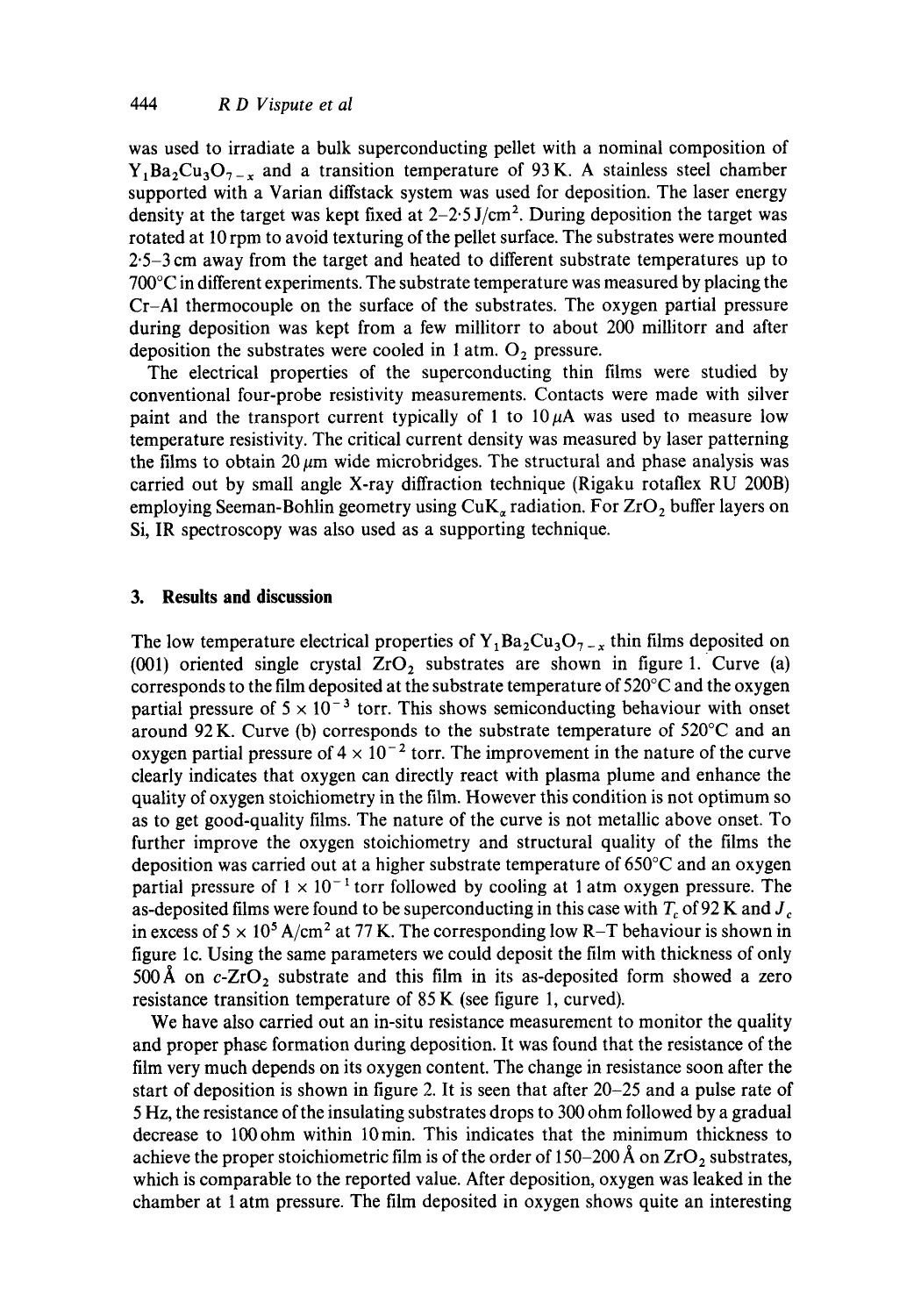

**Figure** 1. Low temperature resistivity measurements of the films deposited on  $c$ -ZrO<sub>2</sub>.



**Figure2.** In-situ resistance measurement of YBaCuO during deposition.



**Figure 3.** In-situ resistance measurement of the deposited film (a) immediately after deposition and oxygen atm pressure and (b) in-oxygen partial pressure of 100 mtorr.



**Figure 4.** In-situ resistance measurement during slow cooling process (a) oxygen of 1 atm pressure and (b) 100mtorr.



Figure 5. Low angle XRD patterns of asdeposited superconducting thin film.



Figure 6. Resistance vs temperature of superconducting thin film deposited on (a)  $SrTiO<sub>3</sub>$  and (b) MgO.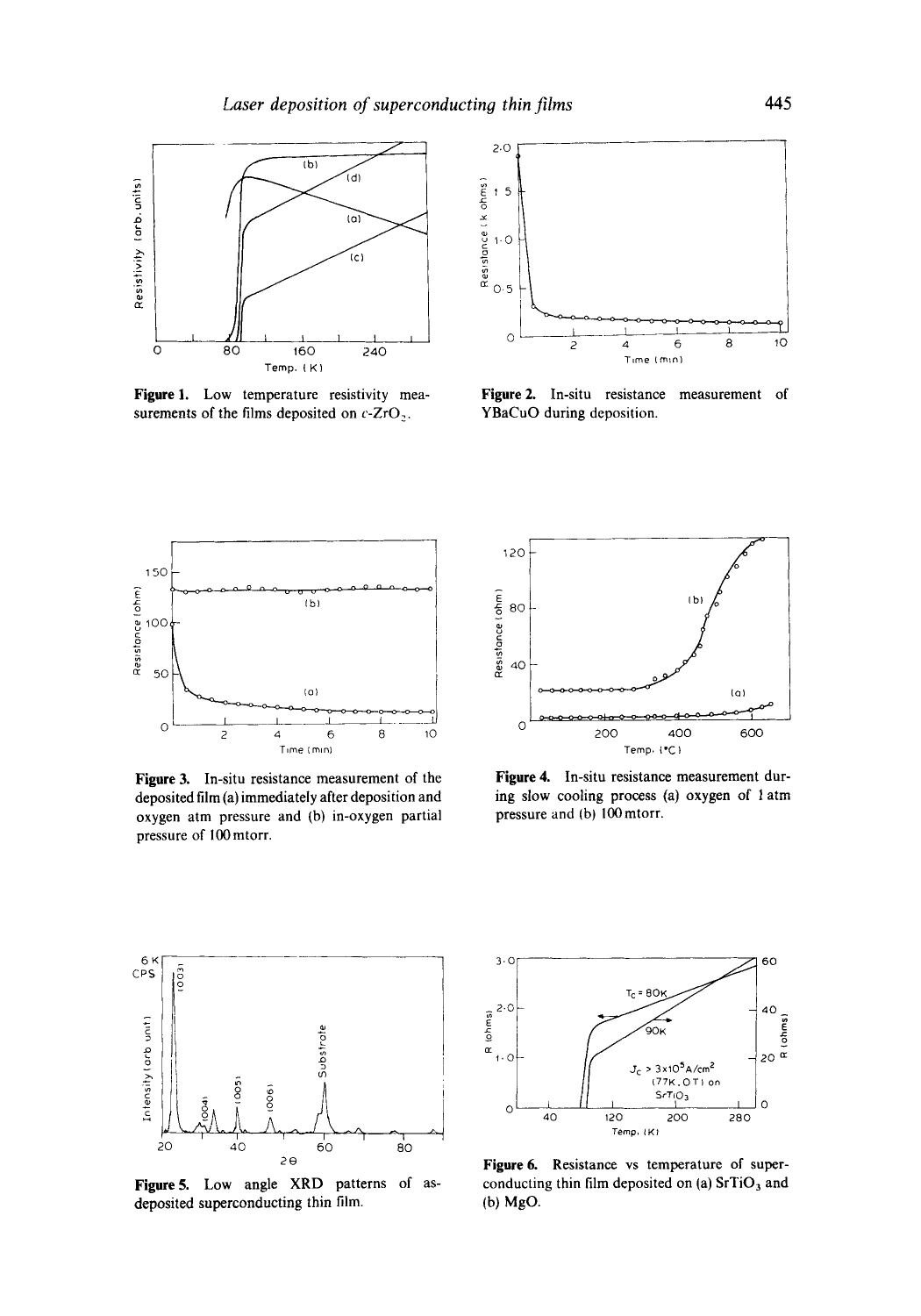

**Figure 7. Resistance vs temperature for 2 films deposited at** 550°C (a) **without field bias and (h) with field bias of** 130V/cm.



**Figure 8.** Low angle XRD patterns of  $ZrO<sub>2</sub>$  thin films on Si deposited at  $T<sub>s</sub>(a) 25°C$ , (b) **200°C, (e) 400°C and (d) 800°C.** 

**resistance behaviour (figure 3a). Immediately after introducing oxygen, the resistance dropped from 100ohm to 20ohm in 2 min showing that the deposited film may be oxygen-deficient. When no oxygen was leaked into the system after deposition the resistance remained almost constant (figure 3b). During slow-cooling process, the temperature dependence of resistance for the films cooled in oxygen with a partial pressure of**  $1 \times 10^{-1}$  **torr was found as shown in figure 4. The corresponding low temperature electrical properties showed that the film cooled in oxygen is metallic with**   $T_c$  of 92 K while the film cooled in  $1 \times 10^{-1}$  torr is semiconducting. We therefore believe **that the optimized process parameters for the as-deposited superconducting thin films**  are higher oxygen partial pressure  $(1-2 \times 10^{-1} \text{ torr})$  and substrate temperature in the **range of 600-650°C followed by slow-cooling in oxygen ambient at higher pressure.**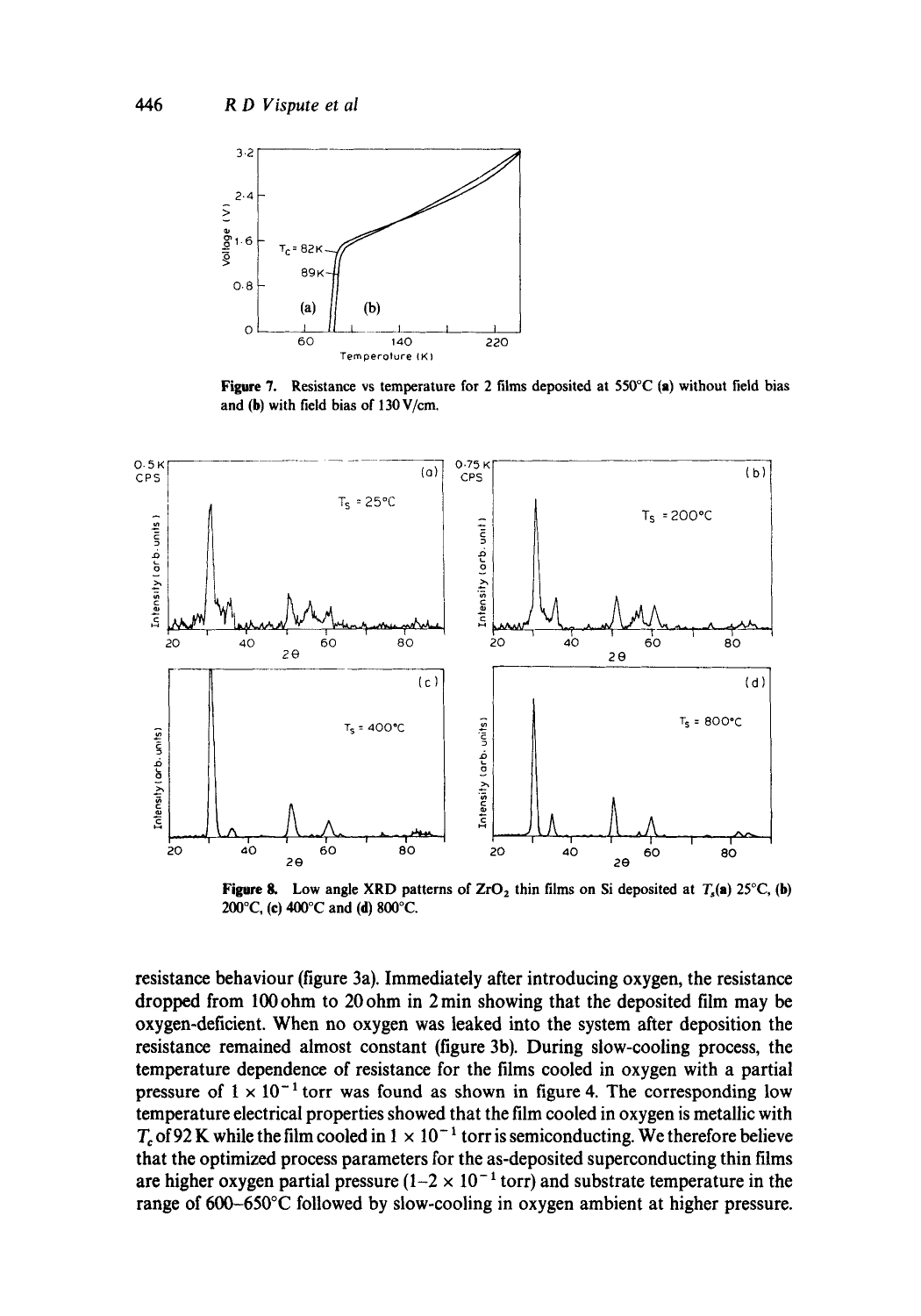

**Figure 9.** IR spectra of  $ZrO<sub>2</sub>$  thin films on Si deposited at  $T<sub>s</sub>$ .



Figure 10. Resistivity as a function of temperature for superconductor thin films on Si with ZrO<sub>2</sub> buffer layers (a) only Si(i), ZrO<sub>2</sub> deposited at 25°C(ii). (b) ZrO<sub>2</sub> deposited at 200°C. (c)  $ZrO<sub>2</sub>$  deposited at 800°C. (d) 1.5  $\mu$ m thick film (i), 2.5  $\mu$ m thick film (ii).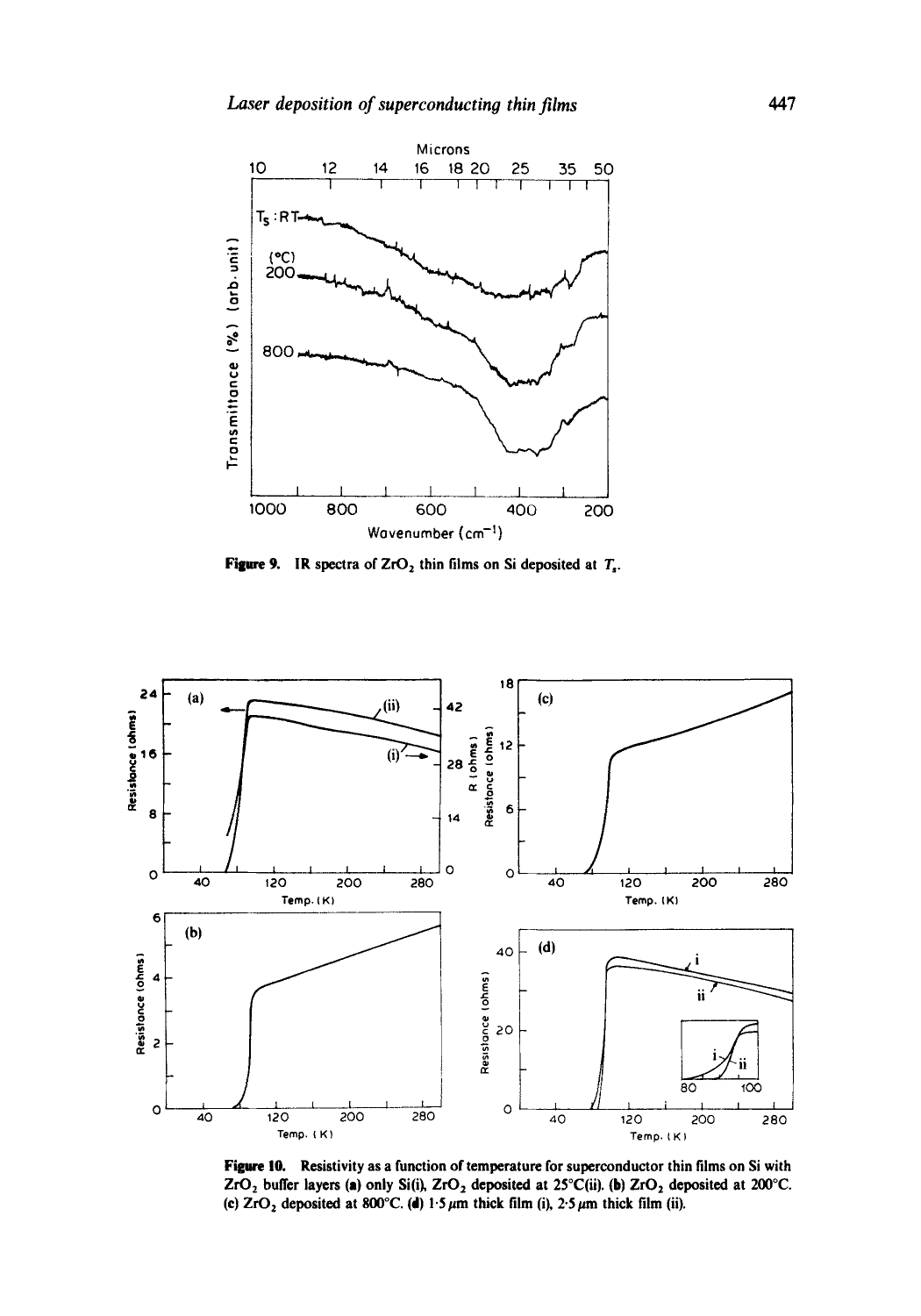The small angle XRD pattern of the as-deposited thin film (figure 5) shows that it is mainly oriented towards the c-axis perpendicular to the substrate surface.

Using the same parameters as for  $ZrO_2$ , films were deposited on c-SrTiO<sub>3</sub> (001) and MgO (001) substrates. The low temperature resistivity measurement for these cases is shown in figure 6. Clearly the optimized parameters for  $c$ - $ZrO<sub>2</sub>$  work equally well for  $SrTiO<sub>3</sub>$  and MgO substrates. We have also studied the effect of field biasing on the quality of the superconducting thin films. Figure 7a corresponds to the  $T$  vs R plot for the film deposited at  $T_s = 550^{\circ}$ C without field biasing. Figure 7b corresponds to  $T_s = 550^{\circ}\text{C}$  and a field biasing of 130 V/cm. It is evident that plasma-assisted deposition shows improvement in the quality of the thin film.

For deposition of superconducting thin films on silicon,  $ZrO<sub>2</sub>$  barrier layers (thickness  $0.3 - 0.4 \mu m$ ) were deposited by pulsed excimer laser at different conditions. Thin films of YBaCuO were deposited on these substrates under the same conditions optimized for films on  $ZrO<sub>2</sub>$  substrates. The X-ray diffraction pattern of the  $ZrO<sub>2</sub>$ thin films deposited at various conditions is shown in figure 8. The film deposited at the substrate temperature of 25°C (room temperature) is amorphous in nature with small crystalline grains. The improvement in structural quality of  $ZrO<sub>2</sub>$  with increase in substrate temperature clearly indicates that high substrate temperature is essential for grain growth and proper stoichiometry. These results were confirmed by IR spectroscopy (see figure 9). The superconducting thin films (thickness  $\sim 0.7 \mu m$ ) were deposited at substrate temperature of 650°C and an oxygen partial pressure of 1-  $2 \times 10^{-1}$  torr. The low temperature electrical measurements are shown in figure 10. The film deposited on Si without buffer layer showed semiconducting nature with onset at 93 K and a broad transition. The film deposited on buffer layer at room temperature was also semiconducting but  $T_c$  was higher than the previous case. However the superconducting films deposited on Si with  $ZrO<sub>2</sub>$  at 200°C and 800°C were metallic with  $T_c$  of 71 K without post-annealing step. In the case of thicker films of superconductors (1.5-3  $\mu$ m)  $T_c$  was improved to 87 K. The corresponding electrical properties of the films are shown in figure 10(e).

### **4. Conclusion**

Thin films of YBaCuO superconductor were deposited on different substrates which includes c-ZrO<sub>2</sub>, c-SrTiO<sub>3</sub> and c-MgO and Si (with ZrO<sub>2</sub> buffer layers) by pulsed excimer laser technique. The various process parameters have been optimized to get good quality thin films in single-step process on these substrates. The films have been characterized by small angle XRD and resistivity measurements.

## **Acknowledgements**

The authors are grateful to the University Grants Commission and the Department of Science and Technology, New Delhi for financial assistance.

## **References**

Bednorz J G and Muller K A 1986 Z. *phys. B64* 189

Bendre S T, Koinkar V N, Vispute R D, Viswanathan R, Dhote A M, Chaudhary S M, Kanetkar S M and Ogale S B 1990 *Solid State Commun.* 73 345